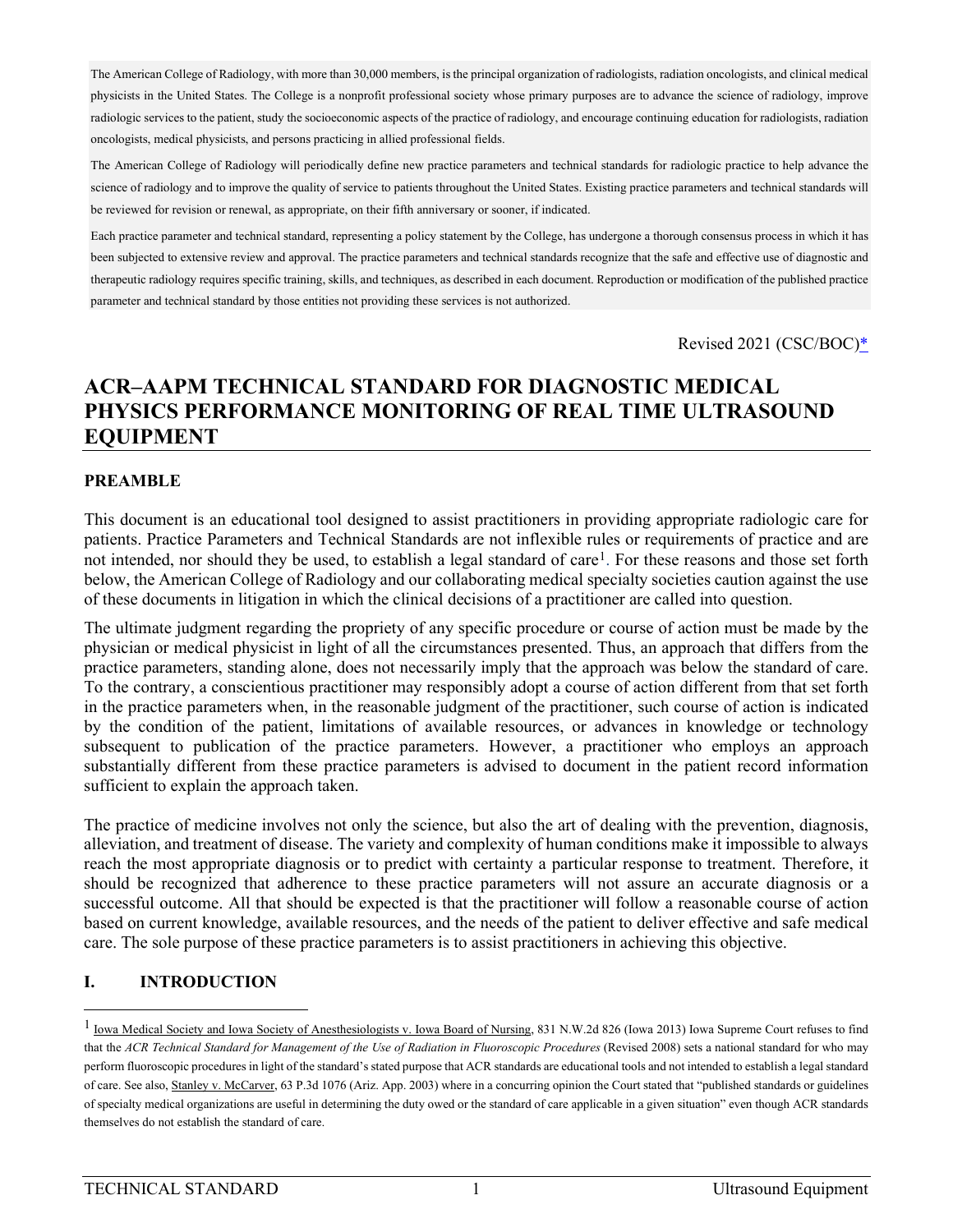This standard was revised collaboratively by the American College of Radiology (ACR) and the American Association of Physicists in Medicine (AAPM).

Ultrasound imaging is a useful and safe method for diagnostic imaging. The use of diagnostic ultrasound imaging is widespread throughout the hospital and outpatient environments. Studies have shown that degradation of the transducer and its components can have an adverse effect on image quality and measurement information [\[1\]](#page-6-0). Ensuring continued efficacy of this modality requires focused attention toward ensuring high-quality information. The goal of this document is to establish a technical standard that will safeguard the production of diagnostic information of consistent quality. Quality should be consistent with the capabilities and clinical use of the equipment. This document will outline—and in some cases specify—tasks, tests, and evaluations that should be performed to ensure this intended outcome. Furthermore, this document will provide recommendations for appropriate individual(s) to perform the testing. Although it is not possible to consider all possible variations of equipment performance to be monitored, adherence to this technical standard will maximize image quality, system performance, and safety. This document will not address the operational performance, skills, or qualifications of the individual(s) performing the patient clinical examinations as it pertains to quality images. Additional documents on Practice Parameters and Technical Standards are available on the [ACR website.](https://www.acr.org/Clinical-Resources/Practice-Parameters-and-Technical-Standards)

The scope of this technical standard is limited to ultrasonic systems used for diagnostic imaging and therapeutic guidance, including those with Doppler and elastography capabilities. Therapeutic ultrasound systems (such as high-intensity-focused ultrasound systems) as well as intravascular and nondirectional Doppler systems are beyond the scope of this technical standard. Ultrasound systems used for specialized tasks, such as radiation dosimetry calculations may require additional quality management beyond that described in this document [\[2\]](#page-6-1).

# **II. QUALIFICATIONS AND RESPONSIBILITIES OF PERSONNEL**

## A. Qualifications of Personnel

A Qualified Medical Physicist is an individual who is competent to practice independently one or more of the subfields in medical physics. The American College of Radiology (ACR) considers certification, continuing education, and experience in the appropriate subfield(s) to demonstrate that an individual is competent to practice one or more of the subfields in medical physics and to be a Qualified Medical Physicist. The ACR strongly recommends that the individual be certified in the appropriate subfield(s) by the American Board of Radiology (ABR), the Canadian College of Physicists in Medicine, or by the American Board of Medical Physics (ABMP).

A Qualified Medical Physicist should meet the [ACR Practice Parameter for Continuing Medical Education \(CME\).](https://www.acr.org/-/media/ACR/Files/Practice-Parameters/CME.pdf?la=en) (ACR Resolution 17, 1996 – revised in 2012, Resolution 42) [\[3\]](#page-6-2)

The appropriate subfield of medical physics for this technical standard is diagnostic medical physics (including medical physics certification categories of radiological physics, diagnostic radiological physics, or diagnostic imaging physics).

The qualified medical physicist must be familiar with the principles of ultrasound safety and bioeffects; regulations pertaining to the performance of the equipment being tested; the physics, function, clinical uses, and performance specifications of the imaging equipment; methods and equipment used for testing performance; and analysis and interpretation of test results.

The qualified medical physicist (as described above) may utilize the assistance of properly trained individuals for program design and documentation in obtaining test data for performance monitoring and with other aspects of the quality control (QC) program. A properly trained individual is one who is trained and approved by the qualified medical physicist in the techniques of performing the tests, the function and limitations of the imaging equipment and test instruments, the measurement methods, the reasons for the tests, and the importance and specifications of the test results. To ensure the efficacy of the individual's training, the qualified medical physicist should periodically review and approve all performance measurements, as well as recommend the actions to be taken when test results show failures or quality issues with the system. (For the remainder of this document, the use of a qualified medical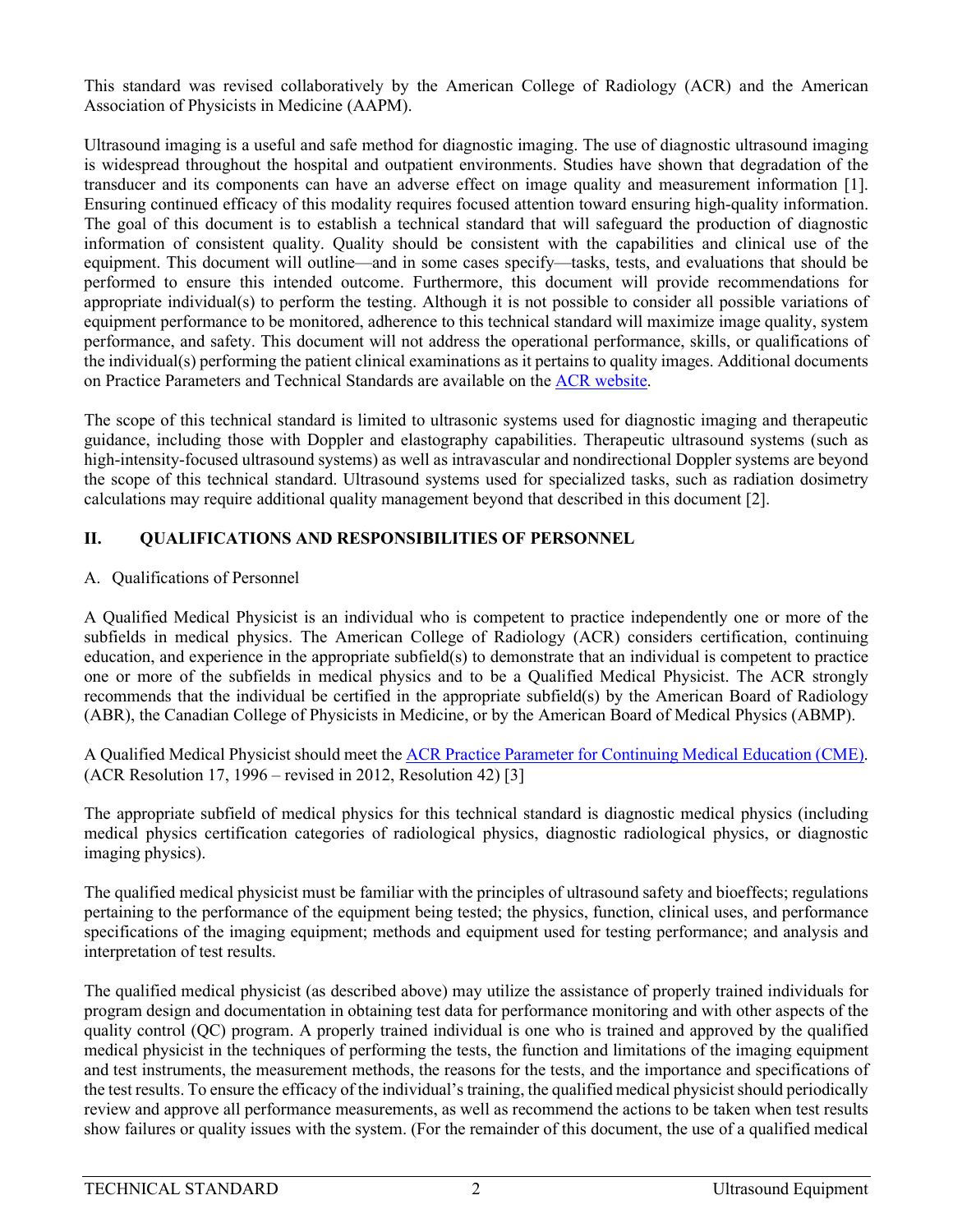physicist is strongly advised. However, if a facility does not have the financial resources for or access to a qualified medical physicist to perform the recommended tasks in this document, these tasks may be performed by other appropriately trained personnel with documented experience.) This training and documentation should be provided by a qualified medical physicist. If training by a qualified medical physicist is not possible, training can be achieved through the ultrasound equipment manufacturer or through an appropriate course.

For the purposes of this technical standard, a qualified service engineer is an individual trained to evaluate the specific manufactured components, characteristics, and functionality of the ultrasound system(s) they are responsible for servicing. The qualified service engineer should be able to repair nonfunctioning components or provide replacement components for the system(s) when failures occur.

## B. Roles and Responsibilities

To understand the roles and responsibilities of equipment monitoring, we must delineate the types of monitoring to be performed. General acceptance testing, annual performance evaluations, and routine QC testing are considered the minimally acceptable tests to be performed. Acceptance testing is performed at installation to ensure the unit and its components meet contractual specifications for general performance quality. Annual performance evaluations are performed once per calendar year and typically incorporate testing similar to acceptance testing, including a thorough interrogation of the system and its components. Routine QC is typically performed on a more frequent schedule, with some tests performed weekly, monthly, or in a semiannual time frame.

The qualified medical physicist should participate in establishing a routine QC program, helping to implement the routine QC, and should oversee evaluation of equipment after repairs and upgrades that affect the performance of the unit or its components.

All ultrasound equipment must be evaluated upon installation (acceptance testing) to ensure that it is functioning properly. Resource permitting, best practice would include acceptance testing and annual performance evaluations performed or supervised by a qualified medical physicist.

Regular preventive maintenance should be performed and documented by a qualified equipment service engineer. Preventive maintenance and service should follow the manufacturer's recommendations.

# **III. PERFORMANCE CHARACTERISTICS TO BE MONITORED**

## A. Acceptance Testing

The performance of all ultrasound imaging equipment must be evaluated at the time it is acquired. This includes new ultrasound system acquisitions as well as components of the system, such as new or replacement transducers. Evaluations should be performed even when the system is covered under warranty or a service contract. Acceptance testing should also be performed following major equipment repairs, after component replacements, following a major software upgrade, or when a unit is begin reintroduced for clinical use after dormancy, as defined by the institution. Thorough acceptance testing should provide complete performance baselines for comparison with future testing results.

- 1. Ultrasound scanners Acceptance testing of a scanner alone (ie, without testing transducers) may be performed using a single transducer. These tests should include:
	- a. Physical and mechanical inspection
	- b. Transducer port inspections (image uniformity/artifact survey of each transducer port on the scanner) Geometric accuracy (2-D and 3-D, if applicable)
	- c. System sensitivity
	- d. Spatial resolution (axial, lateral, and elevational)
	- e. Contrast resolution
	- f. Fidelity of ultrasound scanner electronic image display(s)
- 2. Ultrasound transducers Acceptance tests should include: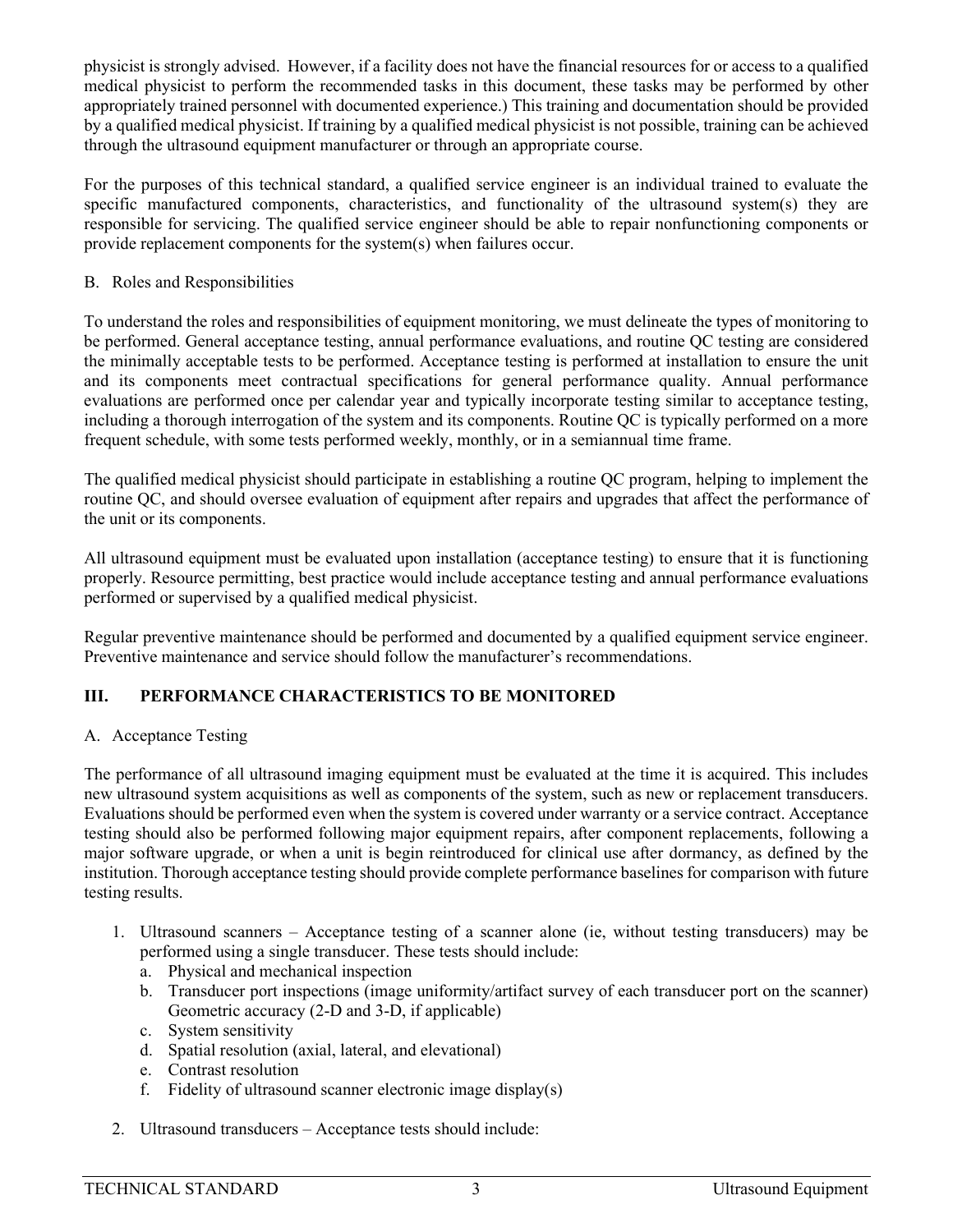- a. Physical and mechanical inspection
- b. Image uniformity/artifact survey
- c. Geometric accuracy (2-D and 3-D, if applicable)
- d. System sensitivity
- e. Spatial resolution (axial, lateral, and elevational)
- f. Contrast resolution
- g. Dead zone (near field) assessment
- 3. For systems with Doppler capabilities, if appropriate testing equipment is available, acceptance tests should include (in addition to any applicable imaging tests):
	- a. Doppler sensitivity as a function of depth in attenuating media (eg, determination of the lowest detectable flow)
	- b. Verification of velocity measurement accuracy over a clinical range, including pathologies such as stenosis
	- c. Verification of correct directional discrimination
	- d. Accuracy of angle correction
	- e. Assessment of gate/sample volume registration
	- f. Verification of volume flow measurement accuracy, if applicable
- 4. For systems with elastography capabilities, if appropriate testing equipment is available, acceptance tests should include (in addition to any applicable imaging tests):
	- a. Assessment of stiffness measurement accuracy as a function of depth in attenuating media
	- b. Contrast-detail assessment of elastography imaging performance

All tests performed as part of the QC program must be included in acceptance testing. Ideally, a sampling of clinical protocols should be reviewed with a special focus on advanced techniques (such as contrast-enhanced ultrasound, shear-wave elastography, and 3-D ultrasound) to optimize image quality while reducing risks due to thermal and mechanical effects.

B. Performance Evaluation

Ultrasound system performance evaluations must be performed at least annually, in addition to routine QC as described below.

The following performance evaluation tests must be performed at least annually on all machines and transducers [\[4-11\]](#page-6-3):

- 1. Physical and mechanical inspection
- 2. Image uniformity and artifact survey
- 3. Fidelity of the ultrasound scanner electronic image display(s)
- 4. Evaluation of QC program (if applicable)

Tests may also include, but not be limited to, the following as applicable [\[9-11\]](#page-6-4) (see Appendix A) [\[4-8\]](#page-6-3):

- 1. System sensitivity
- 2. Geometric accuracy
- 3. Contrast resolution
- 4. Spatial resolution
- 5. Fidelity of the display device(s) used for primary interpretation
- 6. Doppler functionality (quantitative or qualitative evaluation)
- 7. Elastography functionality (quantitative or qualitative evaluation)

All tests performed as part of the routine QC program must also be performed as part of this performance evaluation.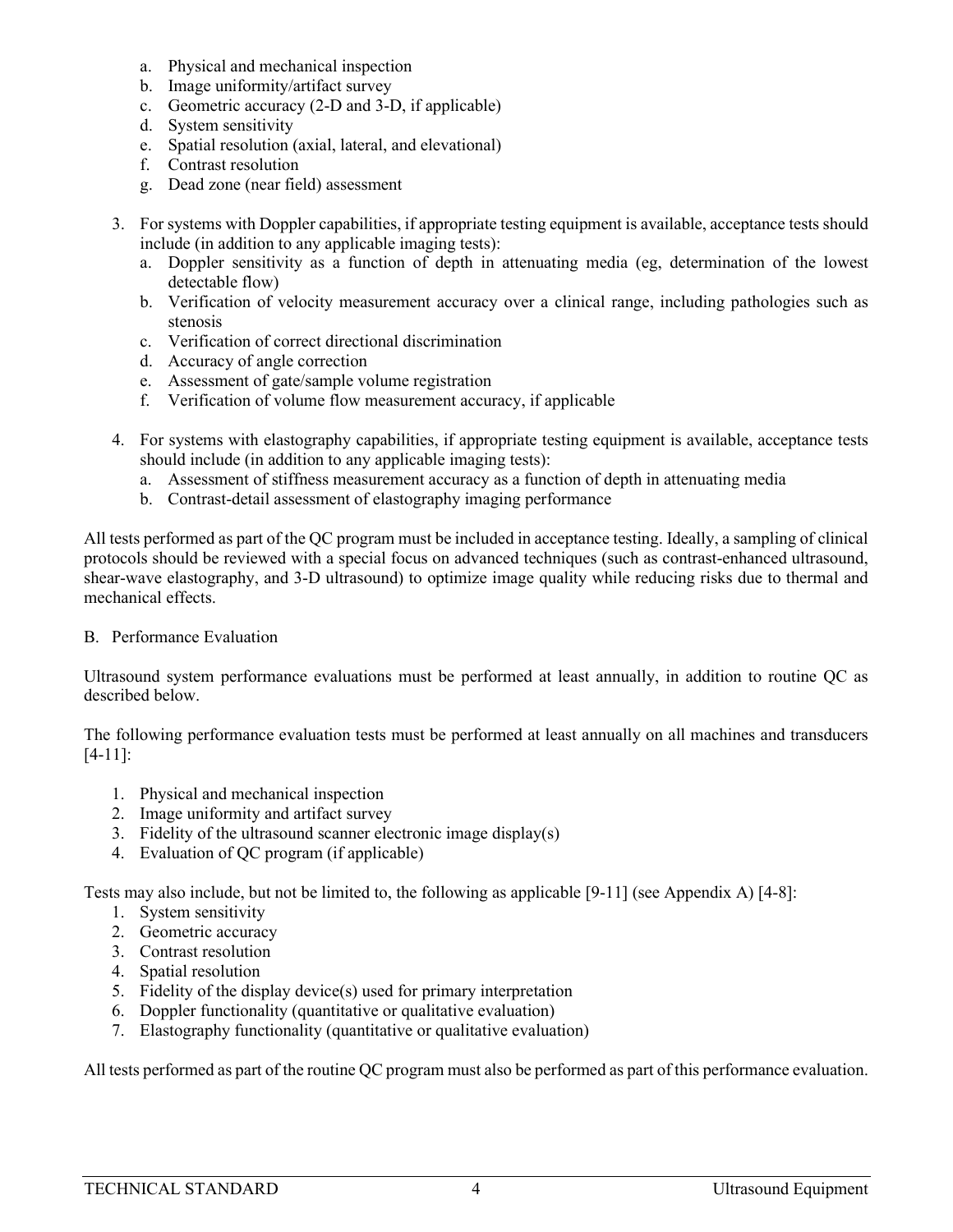Either subjective visual methods or objective computer-based approaches may be used to make these measurements [\[4-9,](#page-6-3)[11-18\]](#page-6-5). If subjective methods are used, it is recommended that the images used to perform the tests be retained for comparison with subsequent test images.

Image-based performance measurements must be made using an ultrasound phantom. Acceptable phantoms are available from a variety of commercial vendors. Appropriate custom phantoms may also be fabricated by experienced personnel. Other nonphantom evaluation methods can be used to supplement performance evaluations, but these supplemental tests cannot replace required tests. Examples of nonphantom tests may include the "paperclip test" [\[12\]](#page-6-6) or tests that use transducer evaluation devices for testing electrical and acoustic characteristics of individual transducer elements [\[13\]](#page-6-7).

These approaches may be used if they are appropriately described in the overall program documentation. For a specific discussion of display device performance assessment, please consult the [ACR–AAPM–SIIM](https://www.acr.org/-/media/ACR/Files/Practice-Parameters/Elec-Practice-MedImag.pdf?la=en) [Technical](https://www.acr.org/-/media/ACR/Files/Practice-Parameters/Elec-Practice-MedImag.pdf?la=en)  [Standard for Electronic Practice of Medical Imaging](https://www.acr.org/-/media/ACR/Files/Practice-Parameters/Elec-Practice-MedImag.pdf?la=en) [\[19\]](#page-7-0).

Reproducibility of results is critical in evaluating the performance of ultrasonic equipment, and care should be taken to utilize identical protocols, phantoms, and other variables that were previously used for testing.

## C. Quality Control Program

A continuous QC program is essential to ensure proper functioning of all ultrasound equipment. Routine QC is typically performed by appropriately trained sonographers or a qualified service engineer. Routine QC describes tests that are be performed weekly, monthly, or semiannually.

All scanners and all transducers in routine clinical use must be tested during each QC evaluation. Transducers are a weak link in the ultrasound imaging chain because they are easy to drop, their cables easily kink and become stressed, and the active elements are relatively fragile.

To ensure consistent image quality and patient safety, the following tests should be performed at least monthly:

- 1. Physical and mechanical inspection
- 2. Image uniformity and artifact evaluation
- 3. Fidelity of the ultrasound scanner electronic image display(s) [\[10](#page-6-8)[,19](#page-7-0)[,20\]](#page-7-1)[2](#page-4-0)
- 4. All transducer ports on each scanner should be tested using at least 1 transducer to ensure functionality.

# D. Written Survey Reports and Follow-Up Procedures

All performance evaluation test results including, but not limited to, acceptance tests, annual, and routine QC tests must be documented. Documentation must be accessible by each facility and results should be reviewed by the qualified medical physicist, as recommended in Section A.

If test results fall outside of the acceptable limits, corrective action must be taken. The qualified medical physicist should include an appropriate time frame for corrective action. Corrective actions are typically accomplished by a qualified service engineer. Appropriate action and notification must occur immediately if there is imminent danger to patients or staff using the equipment due to unsafe conditions. A transducer should be removed from service if the qualified medical physicist finds it to be unsafe, have the potential for poor diagnostic evaluations, or have poor image guidance. Ultimately, the lead interpreting physician, or their designated representative, must be consulted to determine its continued use. After a problem has been addressed, an evaluation should be performed to verify adequate resolution of the problem and to establish new baseline performance metrics. These test results should be documented, maintained, and reviewed as described above.

<span id="page-4-0"></span> $2$  Electronic image displays, both those on the ultrasound equipment and those used for primary interpretation (eg, workstation displays), should be tested according to the recommendations in the [ACR–AAPM–SIIM Technical Standard for Electronic Practice of Medical Imaging,](https://www.acr.org/-/media/ACR/Files/Practice-Parameters/Elec-Practice-MedImag.pdf?la=en) in terms of specific tests and testing frequency. Test methods for hard-copy display equipment are described in Siegel et al and Goodsitt et al.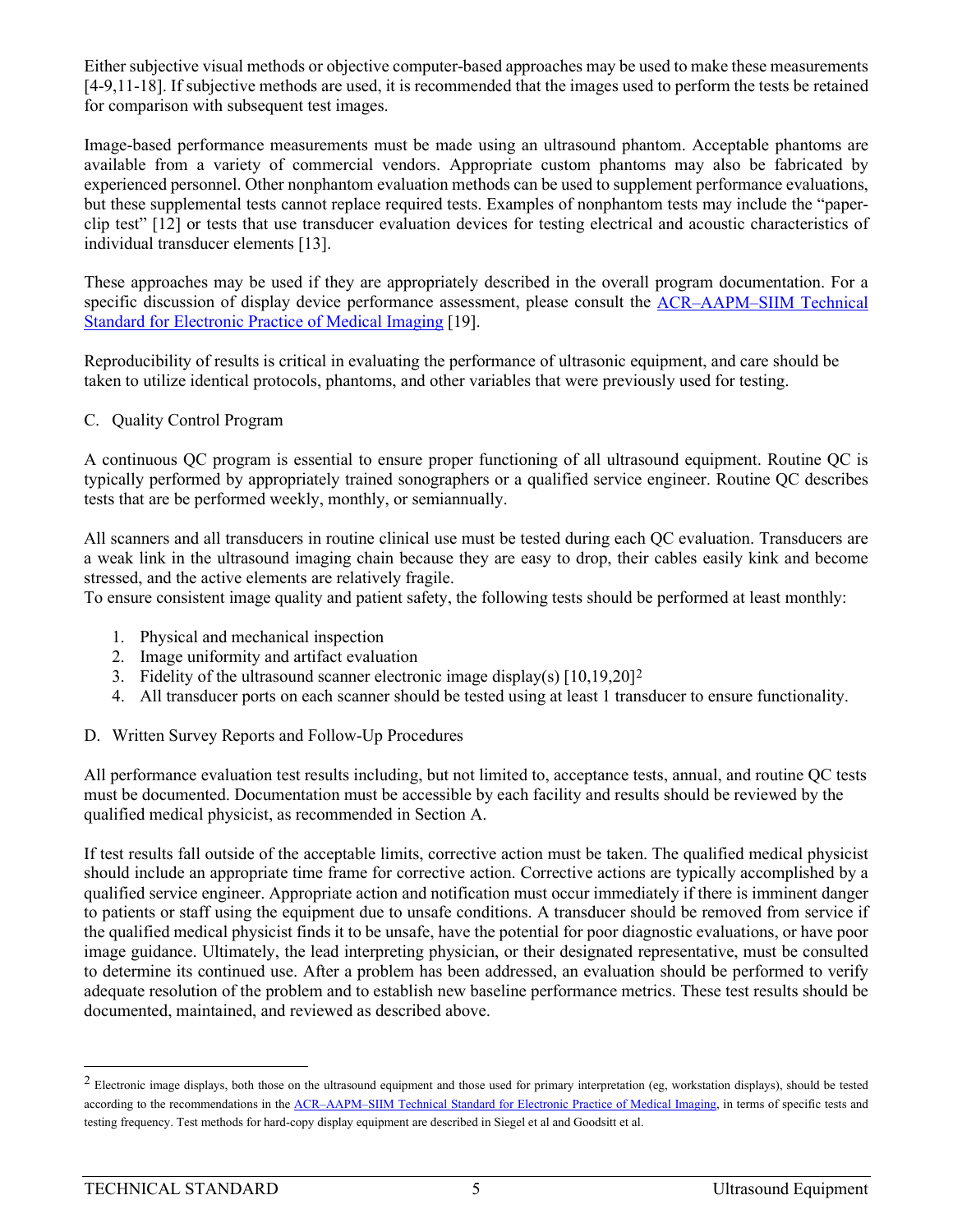Results of the acceptance and QC program testing must be reported to the physician(s) directing the clinical ultrasound practice and, if necessary, to the responsible professional(s) in charge of scheduling necessary service of the equipment. In the case of consulting personnel, results should be reported to the representative of the hiring party. This communication should be provided in a timely manner consistent with the importance of any adverse findings.

## **IV. QUALITY CONTROL AND IMPROVEMENT, SAFETY, INFECTION CONTROL, AND PATIENT EDUCATION**

Policies and procedures related to quality, patient education, infection control, and safety should be developed and implemented in accordance with the ACR Policy on Quality Control and Improvement, Safety, Infection Control, and Patient Education appearing under the heading *ACR Position Statement on Quality Control & Improvement, Safety, Infection Control*, *and Patient Education* on the ACR website [\(https://www.acr.org/Advocacy-and-](https://www.acr.org/Advocacy-and-Economics/ACR-Position-Statements/Quality-Control-and-Improvement)[Economics/ACR-Position-Statements/Quality-Control-and-Improvement\)](https://www.acr.org/Advocacy-and-Economics/ACR-Position-Statements/Quality-Control-and-Improvement).

#### **ACKNOWLEDGEMENTS**

This technical standard was revised according to the process described under the heading *The Process for Developing ACR Practice Parameters and Technical Standards* on the ACR website [\(https://www.acr.org/Clinical-](https://www.acr.org/Clinical-Resources/Practice-Parameters-and-Technical-Standards)[Resources/Practice-Parameters-and-Technical-Standards\)](https://www.acr.org/Clinical-Resources/Practice-Parameters-and-Technical-Standards) by the Committee on Practice Parameters and Technical Standards – Medical Physics of the ACR Commission on Medical Physics and the Committee on Practice Parameters – Ultrasound of the ACR Commission on Ultrasound in collaboration with the AAPM.

Writing Committee – members represent their societies in the initial and final revision of this practice parameter

ACR AAPM Samuel A. Einstein, PhD Yanle Hu, PhD Christopher Fung, MD Christopher Waite-Jones, MS William R. Geiser, MS Loretta M. Johnson, PhD

Mary Ann Keenan, DMP, Chair Nicholas J. Hangiandreou, PhD, FACR

Committee on Practice Parameters and Technical Standards – Medical Physics (ACR Committee responsible for sponsoring the draft through the process)

Mary Ann Keenan, DMP, Chair Per H. Halvorsen, MS, FACR Maxwell R. Amurao, PhD, MBA Loretta M. Johnson, PhD Katherine P Andriole, PhD Ralph P. Lieto, MS, FACR Eric Arthur Berns, Ph.D, FACR Osama Mawlawi, PhD, FACR Priscilla F. Butler, MS, FACR Tariq A. Mian, PhD, FACR Diana E. Carver, MMP, PhD Anshuman Panda, PhD Heidi A. Edmonson, PhD Douglas E. Pfeiffer, MS, FACR Samuel A. Einstein, PhD **Ashley Erin Rubinstein, PhD** Ashley Erin Rubinstein, PhD

Committee on Practice Parameters – Ultrasound (ACR Committee responsible for sponsoring the draft through the process)

Sheila Sheth, MD, FACR, Chair Stephen I. Johnson, MD Nirvikar Dahiya, MD, FAIUM, FSRU, Vice Chair Michelle L Melany, MD, FACR Osama Ali, MD Harriet J. Paltiel, MD Marcela Böhm-Velez, MD, FACR Rupinder Penna, MD Baljot S. Chahal, MD, MBA, BSc Kristin L. Rebik, DO Christopher Fung, MD Henrietta K. Rosenberg, MD, FACR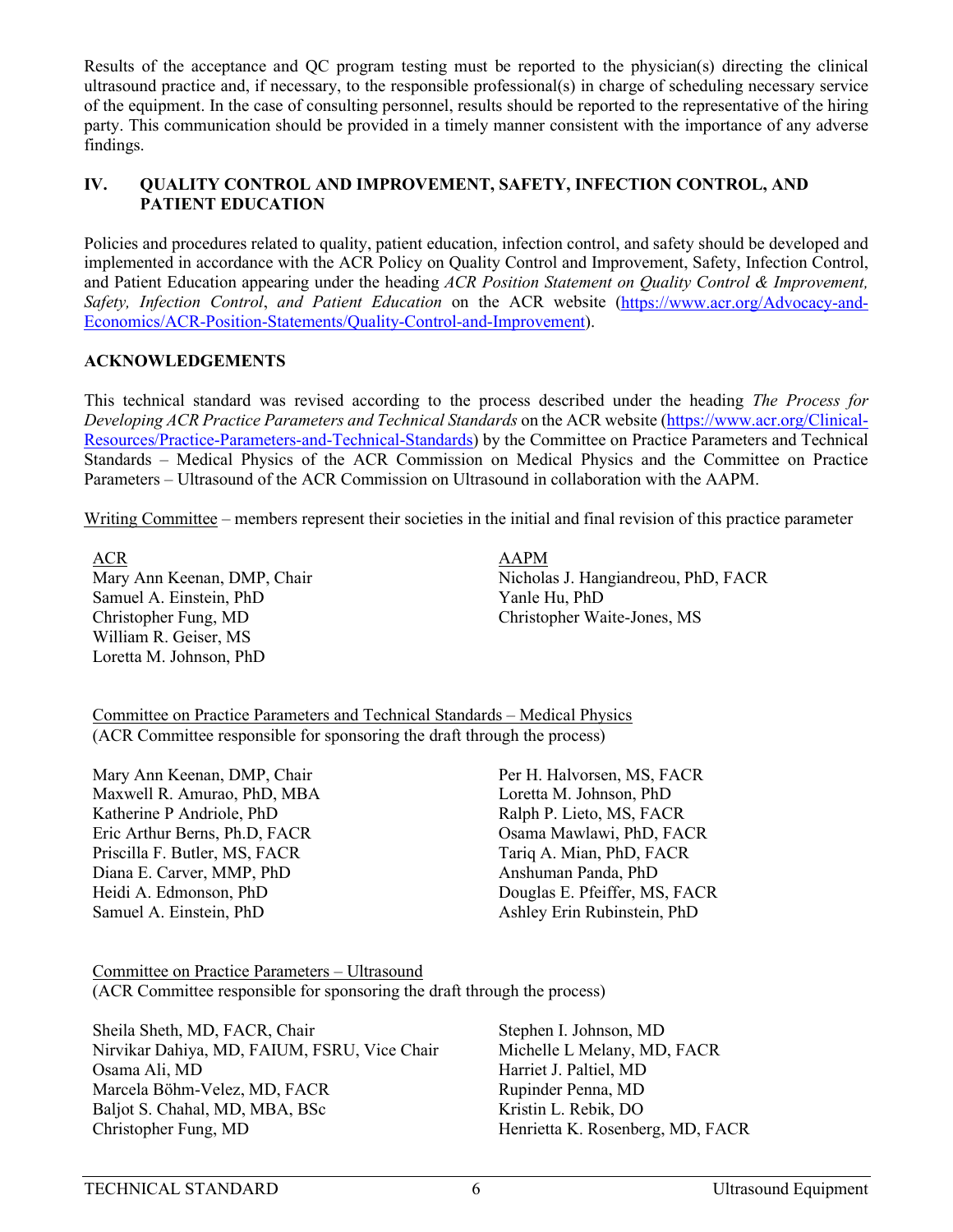Committee on Practice Parameters – Ultrasound Helena Gabriel, MD Judy H. Squires , MD Jamie Hui, MD Joel P. Thompson, MD

Mahadevappa Mahesh, MS, PhD, FACR, Chair, Commission on Medical Physics Lauren P. Golding, MD, Chair, Commission on Ultrasound David B. Larson, MD, MBA, Chair, Commission on Quality and Safety Mary S. Newell, MD, FACR, Chair, Committee on Practice Parameters and Technical Standards

Comment Reconciliation Committee Adam W. Specht, MD, FACR, Chair David W. Jordan, PhD William F. Sensakovic, PhD, Co-Chair Mary Ann Keenan, DMP Sonja Dieterich, PhD Stuart R. Korchin, PE, MS, FACR Richard Duszak Jr., MD, FACR Amy Kotsenas, MD, FACR Samuel A. Einstein, PhD David B. Larson, MD, MBA Christopher Fung, MD Paul A. Larson, MD Nicholas J. Hangiandreou, PhD, FACR Mary S. Newell, MD, FACR Yanle Hu, PhD Yury Niatsetski, MS Mary E. Jafari, MS Christopher Waite-Jones, MS Loretta M. Johnson, PhD

William R. Geiser, MS Mahadevappa Mahesh, MS, PhD, FACR

## **REFERENCES**

- <span id="page-6-0"></span>1. Weigang B, Moore G, Gessert J, Phillips W, Schafer M. The methods and effects of transducer degradation on image quality and the clinical efficacy of diagnostic sonography. J Ultrasound Med 2003;19:3-13.
- <span id="page-6-1"></span>2. Pfeiffer D, Sutlief S, Feng W, Pierce HM, Kofler J. AAPM Task Group 128: quality assurance tests for prostate brachytherapy ultrasound systems. Med Phys 2008;35:5471-89.
- <span id="page-6-2"></span>3. American College of Radiology. ACR practice parameter for continuing medical education (CME). Available at[: https://www.acr.org/-/media/ACR/Files/Practice-Parameters/CME.pdf?la=en](https://www.acr.org/-/media/ACR/Files/Practice-Parameters/CME.pdf?la=en) Accessed January 10, 2020.
- <span id="page-6-3"></span>4. Di Nallo AM, Strigari L, Benassi M. A possible quality control protocol for Doppler ultrasound for organizational time optimization. J Exp Clin Cancer Res 2006;25:373-81.
- 5. Hangiandreou NJ, Stekel SF, Tradup DJ, Gorny KR, King DM. Four-year experience with a clinical ultrasound quality control program. Ultrasound Med Biol 2011;37:1350-7.
- 6. Lagalla R, Midiri M. Image quality control in breast ultrasound. Eur J Radiol 1998;27 Suppl 2:S229-33.
- 7. Sipila O, Blomqvist P, Jauhiainen M, et al. Reproducibility of phantom-based quality assurance parameters in real-time ultrasound imaging. Acta Radiol 2011;52:665-9.
- 8. Sipila O, Mannila V, Vartiainen E. Quality assurance in diagnostic ultrasound. Eur J Radiol 2011;80:519-25.
- <span id="page-6-4"></span>9. Gibson NM, Dudley NJ, Griffith K. A computerised quality control testing system for B-mode ultrasound. Ultrasound Med Biol 2001;27:1697-711.
- <span id="page-6-8"></span>10. Goodsitt MM, Carson PL, Witt S, Hykes DL, Kofler JM, Jr. Real-time B-mode ultrasound quality control test procedures. Report of AAPM Ultrasound Task Group No. 1. Med Phys 1998;25:1385-406.
- <span id="page-6-5"></span>11. Thijssen JM, Weijers G, de Korte CL. Objective performance testing and quality assurance of medical ultrasound equipment. Ultrasound Med Biol 2007;33:460-71.
- <span id="page-6-6"></span>12. Goldstein A, Ranney D, McLeary RD. Linear array test tool. J Ultrasound Med 1989;8:385-97.
- <span id="page-6-7"></span>13. Moore GW, Gessert A, Schafer M. The need for evidence-based quality assurance in the modern ultrasound clinical laboratory. Ultrasound 2005;13:158-62.
- 14. Skolnick ML. Estimation of ultrasound beam width in the elevation (section thickness) plane. Radiology 1991;180:286-8.
- 15. Cournane S, Fagan AJ, Browne JE. Review of ultrasound elastography quality control and training test phantoms. Ultrasound 2012;20:16-23.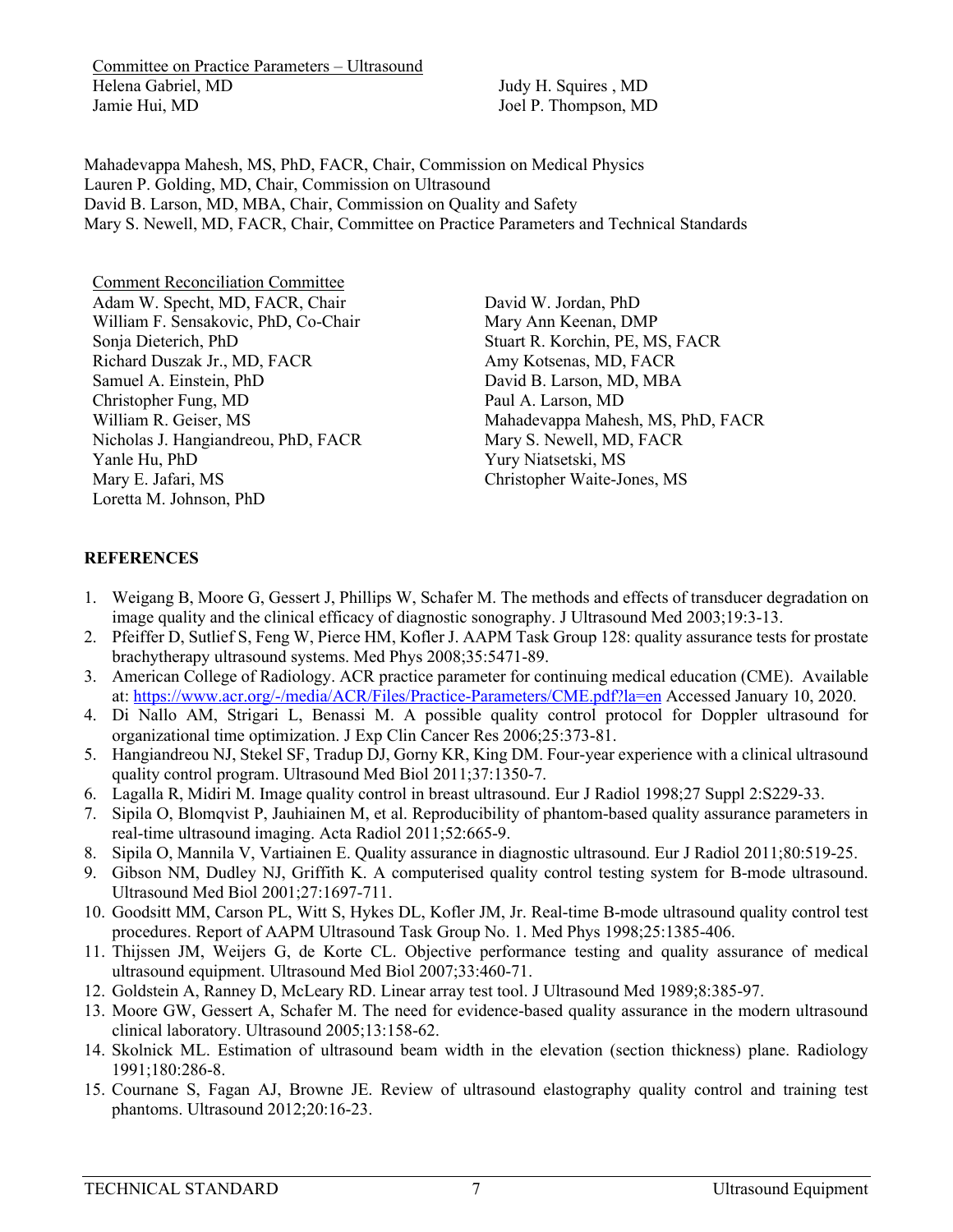- 16. Long Z, Tradup DJ, Song P, et al. Clinical acceptance testing and scanner comparison of ultrasound shear wave elastography. J Appl Clin Med Phys 2018;19:336-42.
- 17. Madsen EL, Frank GR, Hobson MA, et al. Spherical lesion phantoms for testing the performance of elastography systems. Phys Med Biol 2005;50:5983-95.
- 18. Browne JE. A review of Doppler ultrasound quality assurance protocols and test devices. Phys Med 2014;30:742-51.
- <span id="page-7-0"></span>19. American College of Radiology. ACR–AAPM–SIIM technical standard for electronic practice of medical imaging. Available at: [https://www.acr.org/-/media/ACR/Files/Practice-Parameters/Elec-Practice-](https://www.acr.org/-/media/ACR/Files/Practice-Parameters/Elec-Practice-MedImag.pdf?la=en)[MedImag.pdf?la=en.](https://www.acr.org/-/media/ACR/Files/Practice-Parameters/Elec-Practice-MedImag.pdf?la=en) Accessed January 10, 2020.
- <span id="page-7-1"></span>20. Siegel EL, Templeton AW, Cook LT, Eckard DA, Harrison LA, Dwyer SJ, 3rd. Image calibration of laser digitizers, printers, and gray-scale displays. Radiographics 1992;12:329-35.

#### **Appendix A**

- 1. Physical and mechanical inspection this ensures the mechanical integrity of the equipment, and the safety of patient and operator.
- 2. Image uniformity/artifact survey this test aims to identify the presence of artifacts, often axial or lateral streaks in scans of uniform sections of a phantom. The use of "in-air" images (ie, images acquired without the use of gel or phantom) may also be useful in detecting superficial artifacts. Testing as part of the continuous QC program is typically nonquantitative and less rigorous than other testing. The continuous QC program may use water or clinical patient images to qualitatively evaluate uniformity and identify artifacts.
- 3. Geometric accuracy tests often involve use of the scanner calipers to measure known distances between phantom test targets in the axial and lateral directions, although other tests of geometric accuracy have been described. The use of a phantom with a sound speed closely matching 1,540 m/s is recommended for determining absolute performance.
- 4. System sensitivity visual determination of the maximum depth of visualization of speckle patterns or phantom targets, and quantitative measurements of signal-to-noise ratio (SNR), have both been reported.
- 5. Spatial resolution this should be measured in the axial, lateral, and elevational directions. Various approaches have been described for making axial and lateral resolution measurements, including visual interpretation of groups of phantom pin/fiber targets and measurement of pin target dimensions. Similarly, various approaches for making elevational resolution measurements have been discussed, one requiring a special phantom and one compatible with multipurpose phantoms [4]. The use of a phantom with a sound speed closely matching 1,540 m/s is recommended for determining absolute performance.
- 6. Contrast resolution the use of both anechoic and low contrast echogenic targets has been suggested, as has the use of 2-D cylindrical targets and 3-D spherical targets. The use of larger 2-D targets emphasizes contrast resolution performance, whereas the use of small targets also tests spatial resolution capabilities.
- 7. Fidelity of ultrasound scanner electronic image display(s) when used for diagnostic purposes, the electronic displays on the scanner and any modality workstations should be considered as primary diagnostic devices. This would not necessarily be the case for scanners used exclusively as an aid to guide procedures. Display characteristics that are evaluated may include grayscale response, presence of pixel defects, and overall image quality. These evaluations are typically performed using specialize**d** test pattern images and may also involve the use of photometric equipment. Testing as part of the continuous QC program is typically nonquantitative and less rigorous than other testing.
- 8. Fidelity of display device(s) used for primary interpretation these primary diagnostic displays may be electronic soft-copy displays on a workstation or hard-copy films. Display characteristics that are evaluated may include grayscale response, presence of pixel defects, and overall image quality. These evaluations are typically performed using specialized test pattern images and may also involve the use of photometric equipment.